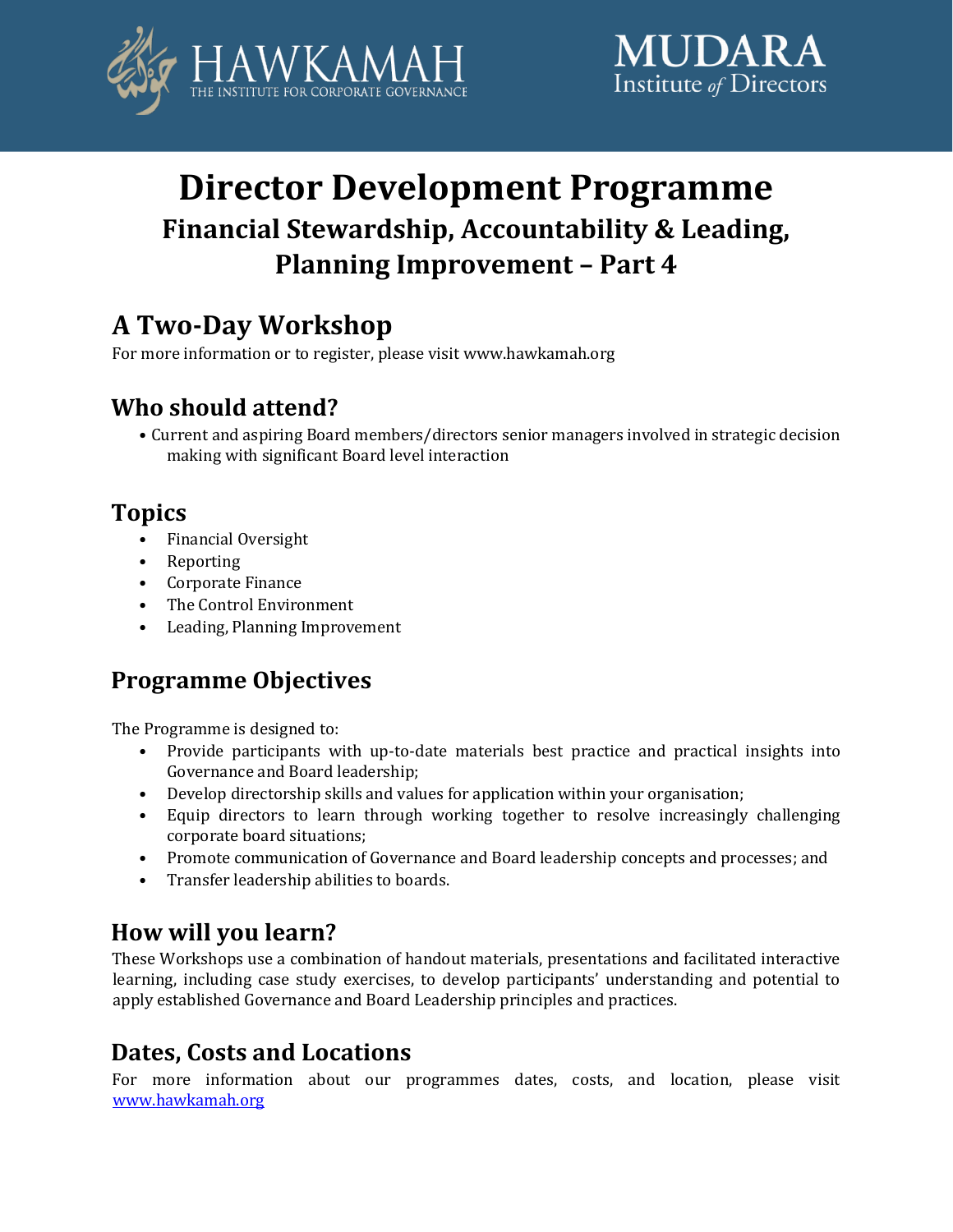



# **Workshop Outline**

**Day 1** 

### **Module 1: Financial**

#### **Module Learning Objectives:**

By the end of this Module participants should be able to:

- Describe the role of the Board in financial stewardship and financial oversight
- Discuss the international and local accounting environment
- Analyze financial statements and their relation to liquidity, profitability, and performance
- Identify the consequences of inadequate financial information
- Understand the reporting environment and identify the key users and their information needs
- Analyze the key elements of narrative reporting and explain the methods for communicating with investors and other stakeholders
- Define the regulator's role in enforcing reporting obligations
- Explain the importance of effective shareowner communications and investor relations

### **Module 2: Corporate Finance**

#### **Module Learning Objectives:**

By the end of this Module participants should be able to:

- Identify sources of corporate finance and their relative advantages and disadvantages
- Assess the critical issues associated with determining a company's capital gearing, dividend policy and valuation
- Use various capital investment appraisal techniques
- Identify financial crisis indicators

### **Day 2**

### **Module 3: The Control Environment**

#### **Module Learning Objectives:**

By the end of this Module participants should be able to:

- Describe the control environment, board responsibilities, and informal controls
- Identify the audit committee's organization, roles, and duties
- Describe the contribution that external audit makes to sound corporate governance Discuss whistle-blowing, current oversight concerns, and regulatory developments

### **Module 4: Leading, Planning Improvement**

#### **Module Learning Objectives:**

By the end of this Module participants should be able to:

• Recognize the leadership requirements and describe the process for mobilizing support and leading change